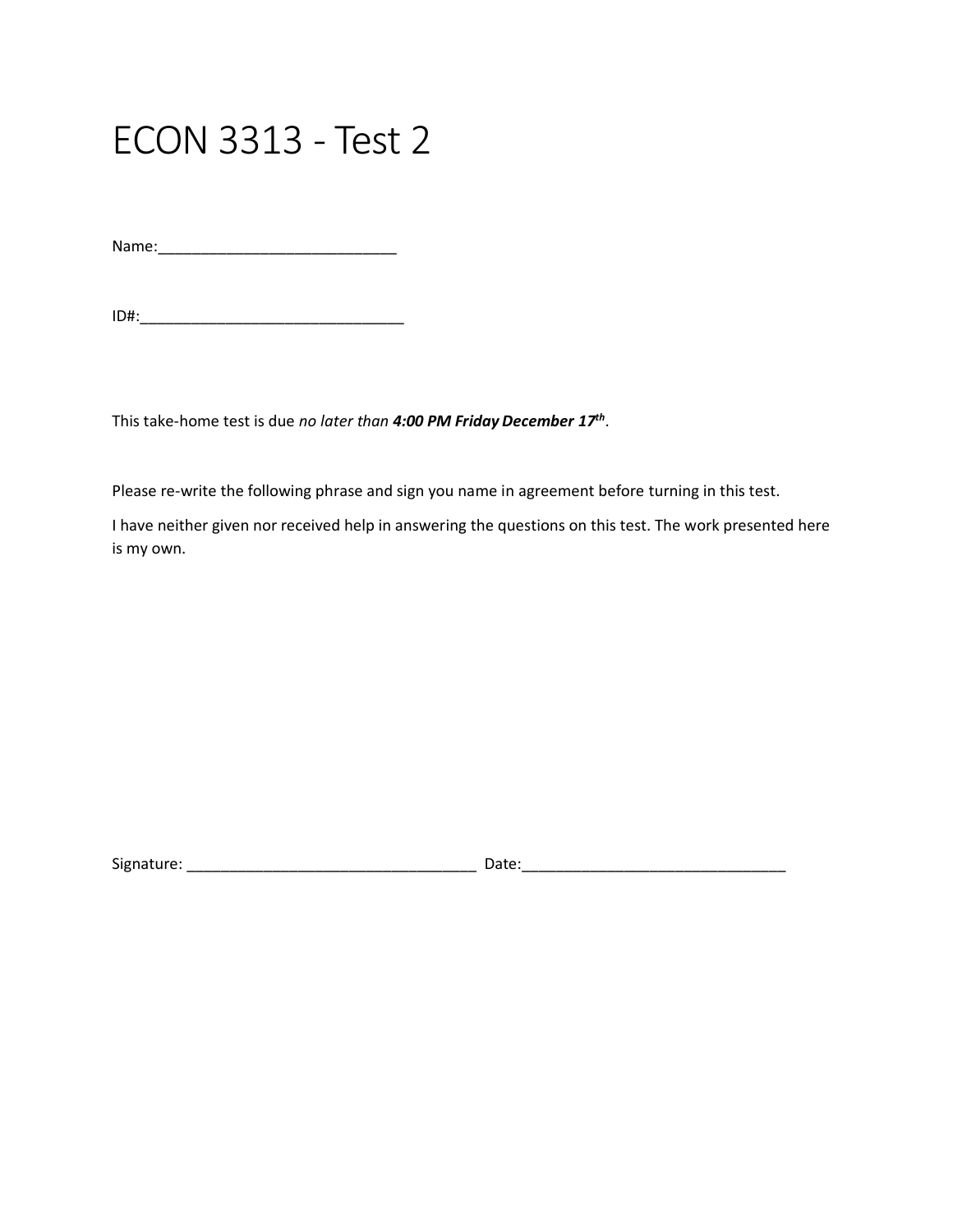- 1) Complete the attached multiple choice questions. Each question is worth 1 point.
	- 1)
	- 2)
	- 3)
	- 4)
	- 5)
	- 6)
	- 7)
	- 8)
	-
	- 9)
	- 10)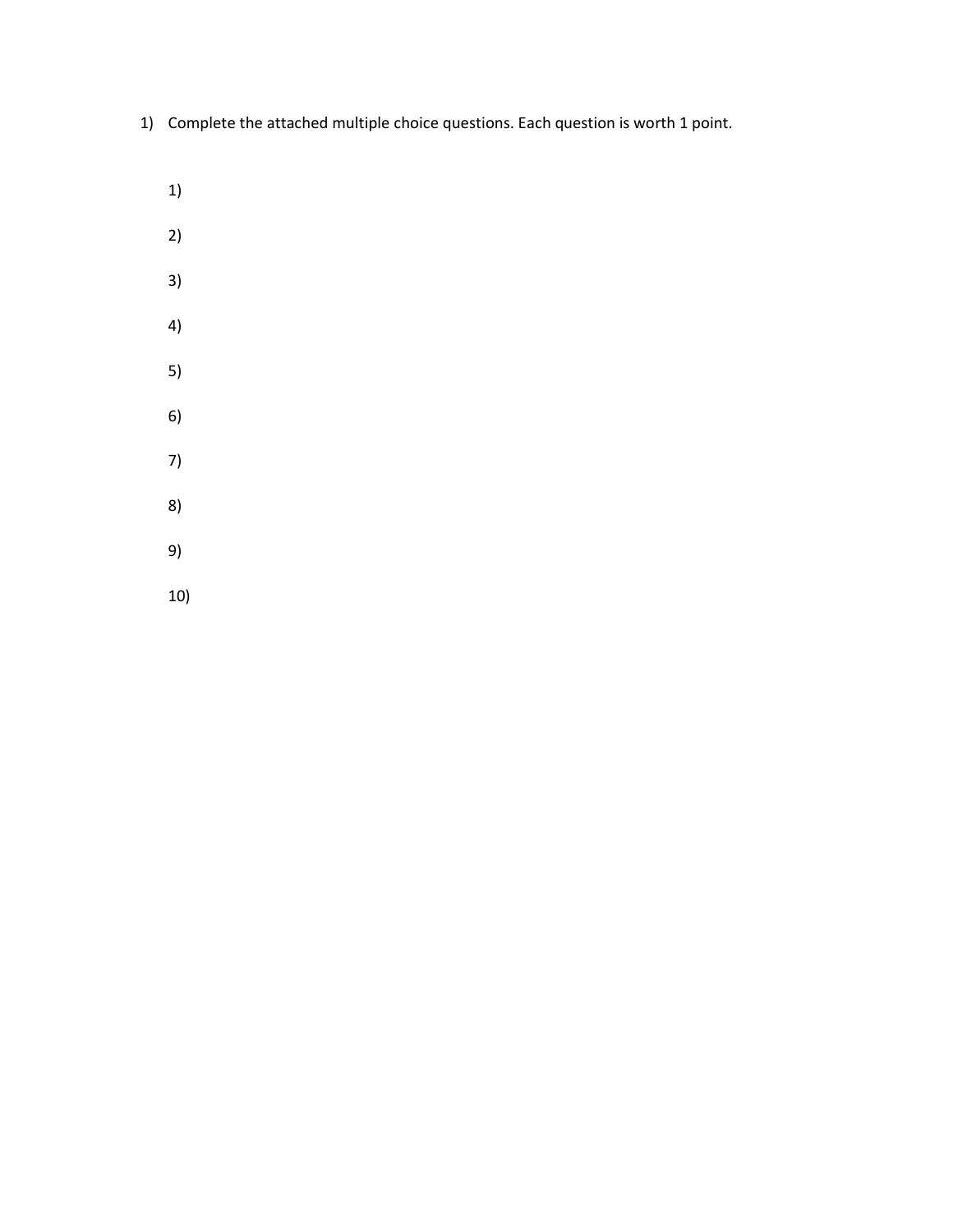2) Read "Paying for waste: Without carbon pricing, subsidies to renewables can be counterproductive" to answer the questions that follows **(20 points)**:

<http://www.economist.com/blogs/freeexchange/2015/11/paying-waste>

- a. In 2 paragraphs, summarize and critique the authors' article.
- b. Use diagrams of supply and demand to show what the authors mean when they write that "[a]s long as our energy mix is not totally free of pollution, we must reduce electricity consumption, which requires higher electricity prices."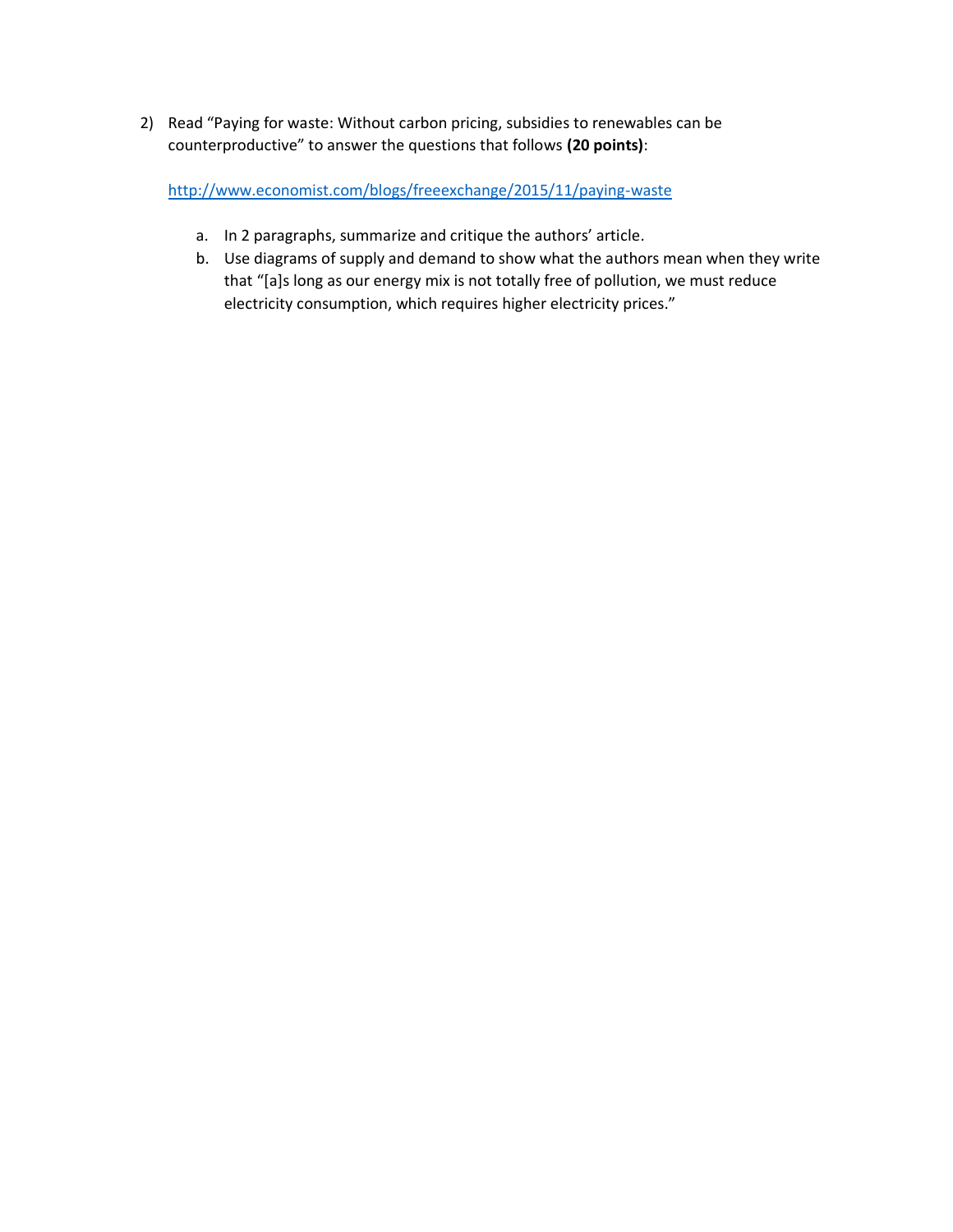- 3) Electricity Economics **(25 Points)**
	- a. Describe the bidding process by which the electricity generation sector provides electricity to pooling and balancing authorities. Additionally, show this process by building an electricity supply curve.
	- b. What antitrust and regulation concerns are present at the wholesale stage of the electricity market?
	- c. Describe a market design that reduces market manipulation in wholesale electricity markets. Show that the Nash equilibrium under this market design will result in generators bidding their true marginal cost of production.
	- d. Describe a vertically integrated industry as it pertains to the electricity sector.
	- e. Describe non-linear (two part) pricing as it pertains to retail electricity sales. What is the purpose of this pricing system?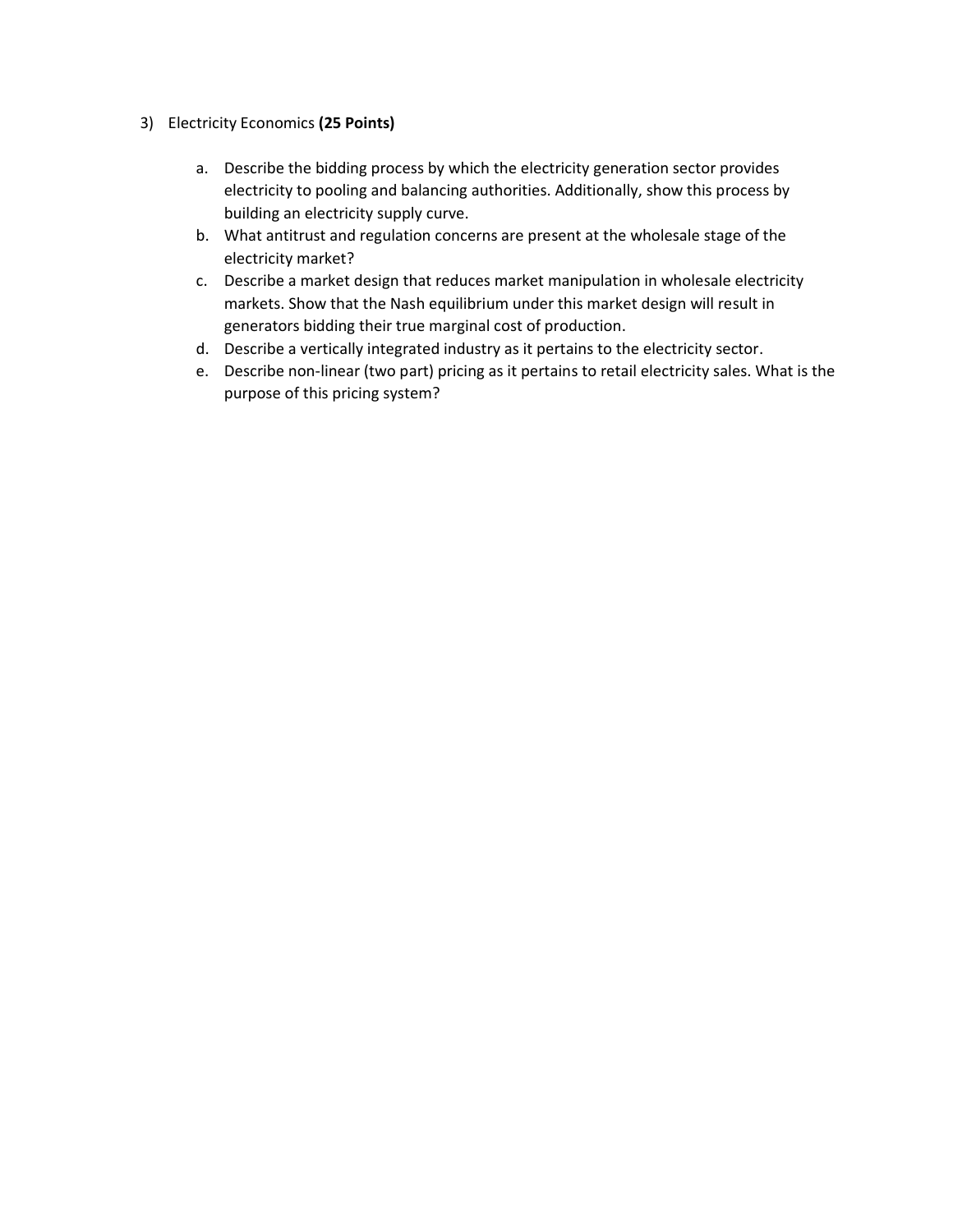- 4) Energy Finance, Oil & Gas Economics **(25 points)**
	- a. Compare and contrast the three energy derivatives discussed in class (Futures, Options, and Swaps). In your response be sure to make note of any connections between the three derivatives.
	- b. Assume that an oil producer must guarantee a price of \$62/Bbl. to break even. Further, assume that a future contract is executed to provide 11,000 Bbl. at \$64/Bbl.
		- i. If the settlement (spot) price is \$70/Bbl. at the future date how much did the producer hedge/lose?
		- ii. If the settlement (spot) price is \$58/Bbl. at the future date how much did the producer hedge/lose?
	- c. Suppose that OPEC countries have previously limited their oil outputs to match the amount that would be seen in a monopoly market, and that these countries can be adequately modeled as an Oligopoly market in which firms compete by choosing production levels (Cournot competition).
		- i. Describe why an OPEC cartel may not be able to sustain the collusive (monopoly) output amount.
		- ii. Discuss your view on the feasibility that OPEC can sustain the recently announced output cut.
	- d. **Bonus Question (3 points)** This screenshot was taken on April 20th, 2020.



i. Suppose you can rent a storage facility that can hold up to 100 barrels of oil. At what monthly rental price would it be profitable to buy a May contract and sell at the June contract?